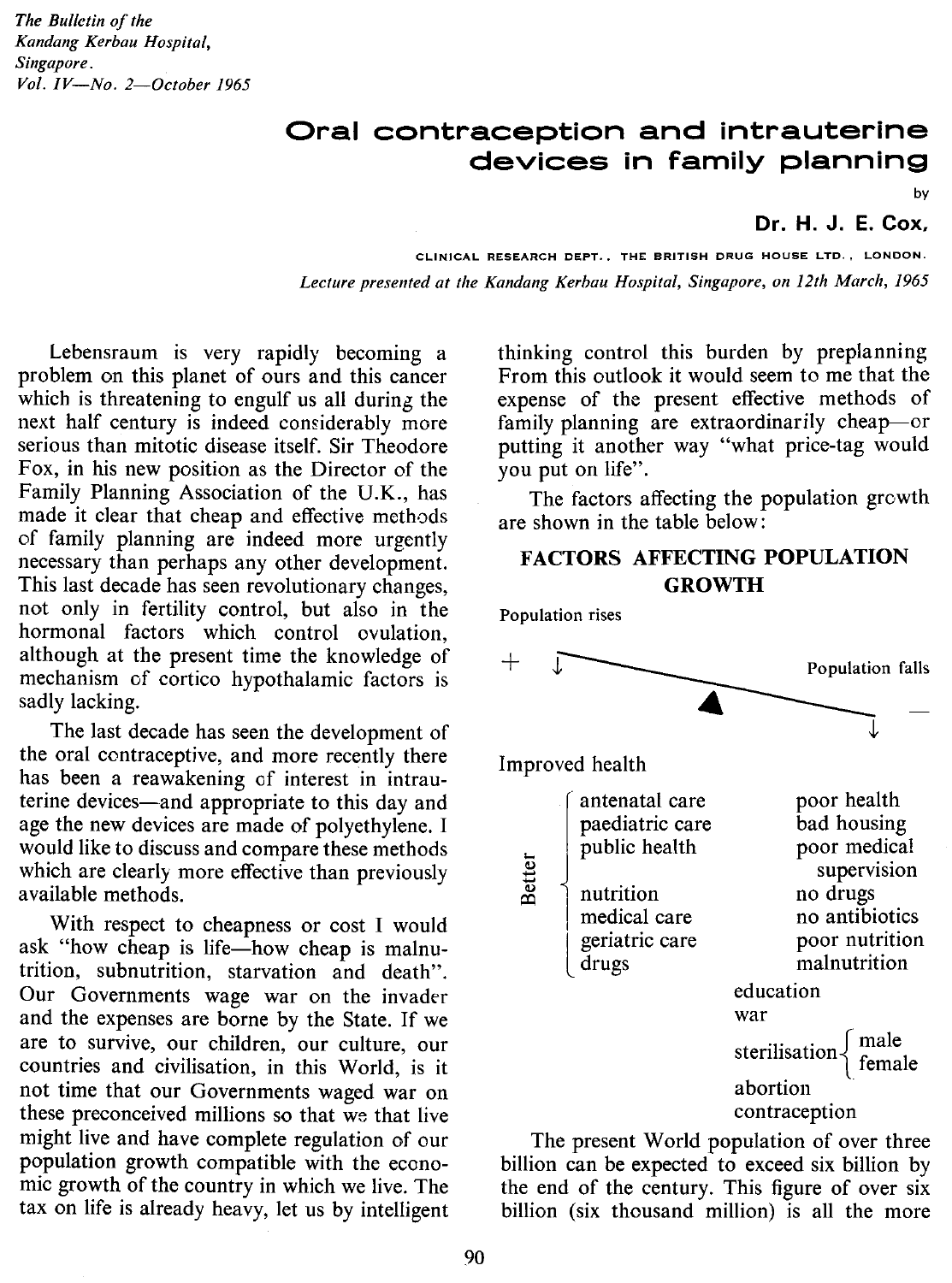shattering when it is appreciated that by the middle of the nineteenth century, the World population had only just reached one billion.

Should this geometric progression continue, we can expect the population to double again in the first thirty years of the next century. The estimated growth is shown below:

| <b>Estimated Growth of World Population</b><br>in Billions |    |  |  |
|------------------------------------------------------------|----|--|--|
| 1963                                                       | 3  |  |  |
| 2000                                                       | 6  |  |  |
| 2030                                                       | 12 |  |  |
| 2060                                                       | 25 |  |  |
| 2100                                                       | 50 |  |  |

Clearly improved public health meawres, better ante and post natal care and development in medicine have been partly responsible for a marked reduction in the death rates. This is particularly so in the most sophisticated countries in the World, and a similar effect can be expected in progressively developing societies. This is shown in the next table:

| <b>Maternal Mortality</b><br>Deaths per 100,000 live births (1961) |     |                     |      |  |
|--------------------------------------------------------------------|-----|---------------------|------|--|
| Sweden                                                             | 21  | Mexico              | 195  |  |
| United Kingdom                                                     | 34  | Ceylon              | 261  |  |
| U.S.A.                                                             | 37  | Kampala<br>(Uganda) | 1370 |  |
| Japan                                                              | 120 | India               | 2440 |  |
| $\tilde{Egypt}$                                                    | 135 |                     |      |  |

As a result of improved obstetric care accompanied by the use of antibiotics and chemotherapy, not only has the maternal mortality rate fallen, so that mothers who might have succumbed are now able to have further pregnancies, but also better paediatric and neonatal care has produced a tremendous reduction in infant mortality as shown in the following figures for England and Wales:

| Year                                                                     | 1871 | 1961 |
|--------------------------------------------------------------------------|------|------|
| <b>INFANT MORTALITY</b><br>(per 1,000 live babies<br>in England & Wales) | 156  | 21.4 |
| <b>MATERNAL</b><br><b>MORTALITY</b>                                      | 4.8  | 0.34 |

I do not propose to discuss stenlisation or abortion, although I understand that more than 100,000 Americans chose sterilisation last year as a method of limiting their family growth. In Madras, India, sterilisation of the male has been practised and the acceptability of the method has been shown by the increasing number of males attending the clinic for the procedure. According to Chandrasekan, however, the average age of the males, unfortunately, has been 37 years, an age when male fertility is already declining. It is perhaps pertinent to point out that in a study of oral contraceptives, the average age of the women attending the clinics elsewhere in India has been 22 years.

The necessity of limiting the growth of the family has long been recognised. Indeed Socrates more than two thousand years ago described the small village community where the villagers worked barefoot in the fields tending to their animals and crops in the summer and spinning cloth to keep themselves warm in the winter. He concluded that "a prudent fear of poverty and war will restrain them from begetting children beyond their means".

This demographic problem must indeed be solved. Apart from euthenasia and the suicidal method adopted by the lemmings, methods not likely to find much support, the situation must be tackled from three angles:

#### **Solution to the Population Explosion**

1. Increased Food Production. Intensive farming of land and sea. Scientific methods applied to food production.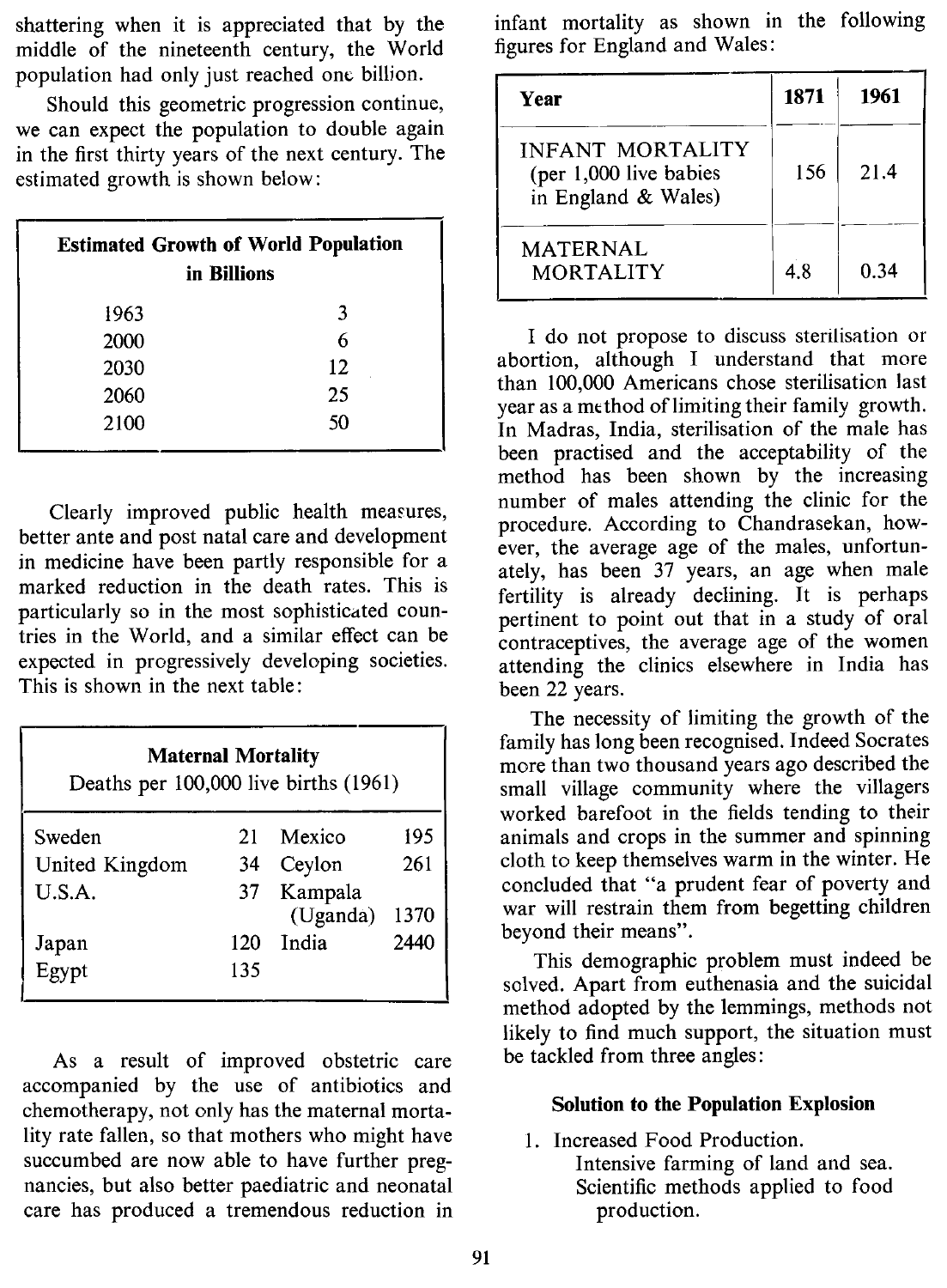- 2. Increase of Available Living Space. Fewer houses and more skyscraper flats.
	- Development and irrigation of present deserts and other lands not considered suitable at the moment for habitation.

Colonisation of other planets?

3. Reduction of the World Population Education World conflagration Sterilisation  $\begin{cases}$  male<br>female Legalised abortion Effective contracection

The first reference to contraception that I can find comes from the Ebers Papyrus, 1550 B.C. From this compendium of medical writings is this reference to a medicated tampon, perhaps the first properly designed intravaginal device. The prescription calls for a mixture cf the tips of the shrub acacia dipped in honey. The compound is then inserted into the vagina. It is perhaps interesting to note that under fermentation acacia breaks down to lactic acid-as we all know a potent spermicidal agent.

From the same part of the World came the first intrauterine device, for the Arabs since ancient times have frequently placed small stones in the uterus of their female camels. Strangely enough the female camel then behaved as though she were pregnant and did not respond to the advances of the male. Although the intracervical device for the treatment of dysmenorrhoea was in use at the end of the last century, it was not until 1928 that the completely intrauterine device came into being following the experimental studies of Grafenberg. Undoubtedly the metal ring proved to be effective particularly in the hands of a few expert gynaecologists-as indeed Oppenheimer published a study in 1959 on 329 patients so treated for as long as 18 years. A similar study with excellent results, involving some 19,000 subjects, was published in Japan by Ishihama in the Yokohama Medical Journal, in the same year. In general, however, the Grafenberg ring did not find favour, not only did pregnancies occur, but many cases of chronic endometritis followed, and many cases have been reported of these rings finding their way into the peritoneum, and even leading to strangulation of a bowel viscus. The development of the present

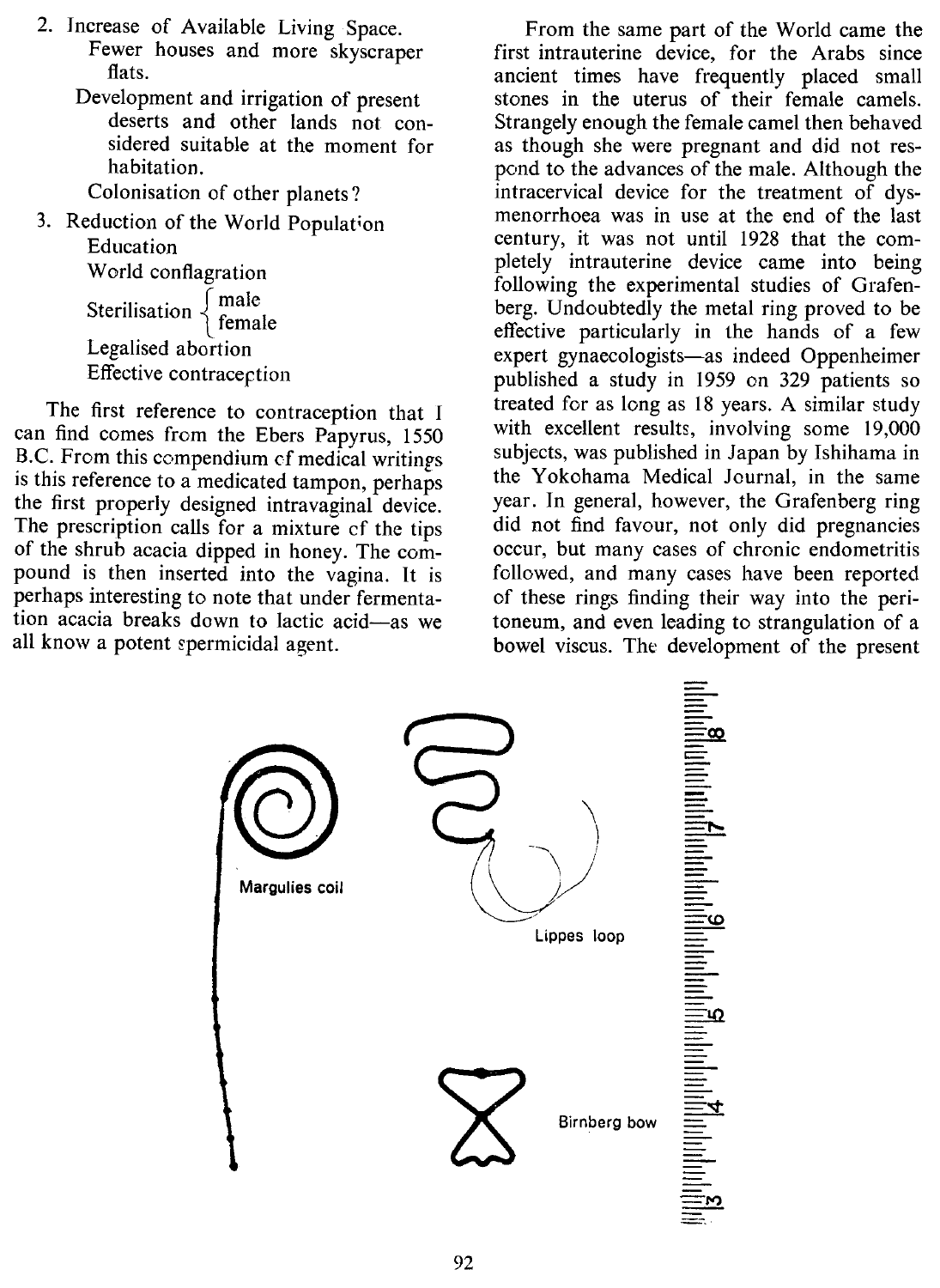plastic (polyethylene) I.U.Ds. came in about 1959-1960. Since this time there have been an increasing number of studies published and conducted. There are mainly three devices in use:

Various modifications of these devices have been used including the Japanese Ota ring. In Sydney, Australia, a modification of the Margulie's Spiral, designed by Bowman, is undergoing study. The devices are introduced with the special introducers shown below:



With the exception of the Birnberg Bow the other devices have to be fed into the introducer by hand. The difficulty with the Birnberg Bow is its subsequent removal should this be necessary. Dilation of the cervix is not usually necessary, but the devices cannot be readily introduced through the nulliparous cervix. So far most of the studies have been conducted by experienced physicians and according to Guttmacher some 60 devices can be introduced by one investigator daily.

The studies with these devices have been almost entirely as a result of investment by the Population Council of New York. Most of the studies have been conducted in the United States, Hong Kong, Fiji and the United Kingdom. There is now data on over 17,000 women in studies

involving over 11,000 years. Soon Ok Kim reported a study in Korea where Lippe's Loops were inserted in over 1,000 women and there was only one pregnancy which followed an unnoticed expulsion-a pregnancy rate over 2,500 months of 0.5 per cent. Last September, some 11,000 devices were inserted in Korea, 4,000 in Taiwan and another 4,000 in Thailand. Other studies are now continuing in Egypt, Singapore, Australia, Korea, Taiwan and Thailand. The low pregnancy rate reported by Soon is considerably better than achieved by others, and Tietze reports a true pregnancy rate of 5.5 per cent, and a hypothetical figure—taking into account those pregnancies which may occur following the expulsion of the device without the knowledge of the patient-of 11.3 per cent.

How do the devices work? This is not at all clear, but various suggestions have been made and these are summarised in the following table:

# Mode of Action of I.U.D. Device accommodates to uterine cavity May increase uterine muscle activity and prevent nidation. (Tietze) May lead to increased passage of ova along Fallopian tube. (Mastroianni & Hongswood) May disturb passage of spermatozoa through uterine cavity May induce hyperoestrinism. (Pincus)

I believe it is not unlikely that various biochemical factors may operate with subsequent alteration in the endogenous hormone secretion patterns. This is suggested by various experiments and studies in rats, rabbits, and cows (and also the camel). In the rat, ovulation takes place normally and the ovum passes down the uterine tube, but disappear in the uterine horn where a thread is placed. The zygote in the other horn develops normally. In the rabbit, the zygote may nidate in the presence of an intrauterine foreign body, but not always. The imbedded zygote does not, however, develop due to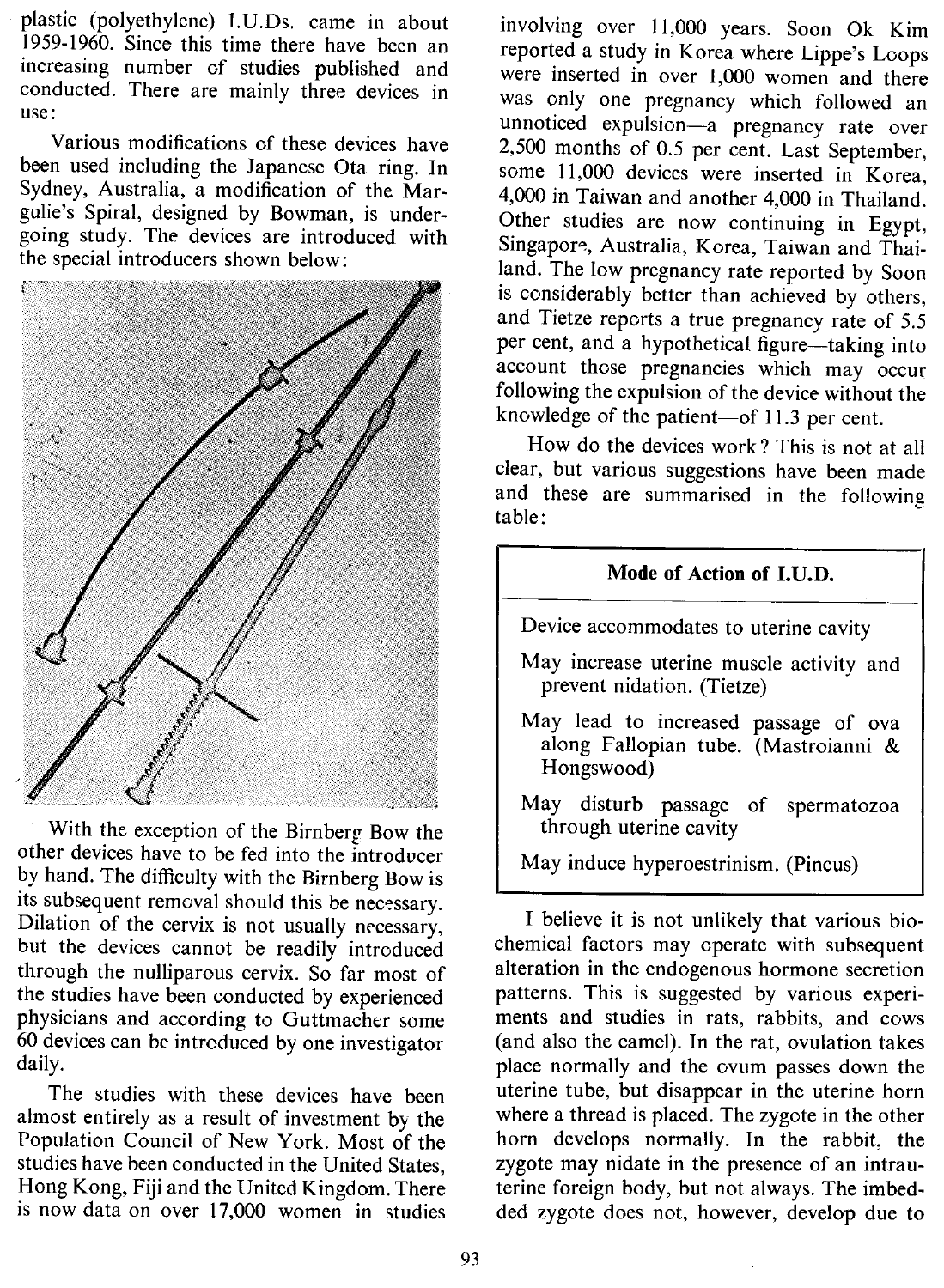failure of the corpus luteum to survive. In the cow, the corpus luteum undergoes early atrophy so that nidation does not take place.

Alternatively, the devices may interfere with endometrial enzyme systems. This could be a direct action but the possibility of mediation through hormonal pathways must also be considered.

Various problems arising with these devices and the incidence are shown in the next tables:

| <b>Problems with Intra-Uterine Devices</b>        |  |  |
|---------------------------------------------------|--|--|
| <b>EXPULSION</b>                                  |  |  |
| VOLUNTARY REMOVAL - Medical<br>Psycho-<br>logical |  |  |
| <b>PREGNANCY</b>                                  |  |  |
| <b>HAEMORRHAGE</b>                                |  |  |
| <b>PAIN</b><br>PELVIC INFECTION                   |  |  |
|                                                   |  |  |

| Incidence of Reactions with I.U.D. |                   |  |
|------------------------------------|-------------------|--|
| <b>EXPULSION</b>                   | $10\frac{9}{6}$   |  |
| PREGNANCY                          | 2.6 $\frac{9}{6}$ |  |
| MENORRHAGIA                        | 5-10 $\%$         |  |
| PELVIC INFECTION                   | 2.6 $\frac{9}{6}$ |  |
| <b>PAIN</b>                        | 5-10 $\%$         |  |

In all it would seem that the devices will be satisfactory in 80 per cent of patients, but that 20 per cent will for one reason or another reject them. Some 3 per cent of these will become pregnant, 10 per cent will expel the device and a further 7 per cent will have had such reactions as to make removal necessary.

Of those women where the device has been removed and no contraception practised, some 20 per cent conceived within six months. This figure is perhaps a little lower than, but not very dissimilar to, the figure quoted by Satterthwaite following the use of oral contraceptives.

I would now like to discuss the possible risk of malignancy. So far there is insufficient evidence that the devices increase the risk of cancer, although preliminary evidence from the Puerto Rican studies might indicate this risk. At the moment the numbers are too small, but I thought that you might like to see this data obtained from Drs. Pincus and Garcia, from data obtained in the Puerto Rican studies.

The following table shows the high incidence of positive Papanicolaou smears in the Carribean areas. It is, of course, well appreciated that genital carcinoma is not uncommon in that part of the World, for reasons that are far from clear.

| <b>Suspicious Papanicolaou Smears in Various Areas Before</b><br><b>Contraceptive Use</b><br>(From Pincus & Garcia)* |                                             |                |  |
|----------------------------------------------------------------------------------------------------------------------|---------------------------------------------|----------------|--|
| Area                                                                                                                 | <b>Suspicious Smears</b><br>per 1,000 Women |                |  |
| Rio Piedros                                                                                                          | 1920                                        | $29.2 \pm 3.8$ |  |
| Humacoa                                                                                                              | 1527                                        | $30.8 + 4.4$   |  |
| Port-au-Prince                                                                                                       | $29.3 + 5.1$                                |                |  |
| Mexico City                                                                                                          | 297                                         | $3.0 + 3.2$    |  |
| San Antonio                                                                                                          | 289                                         | $10.3 \pm 5.9$ |  |
| Colombo, Ceylon                                                                                                      | 250                                         | $12.0 + 8.7$   |  |

.•. Taken from Pincus and Garcia "Preliminary Findings in Hormonal Steroids and Vaginal, Cervical and Endometrial Histology."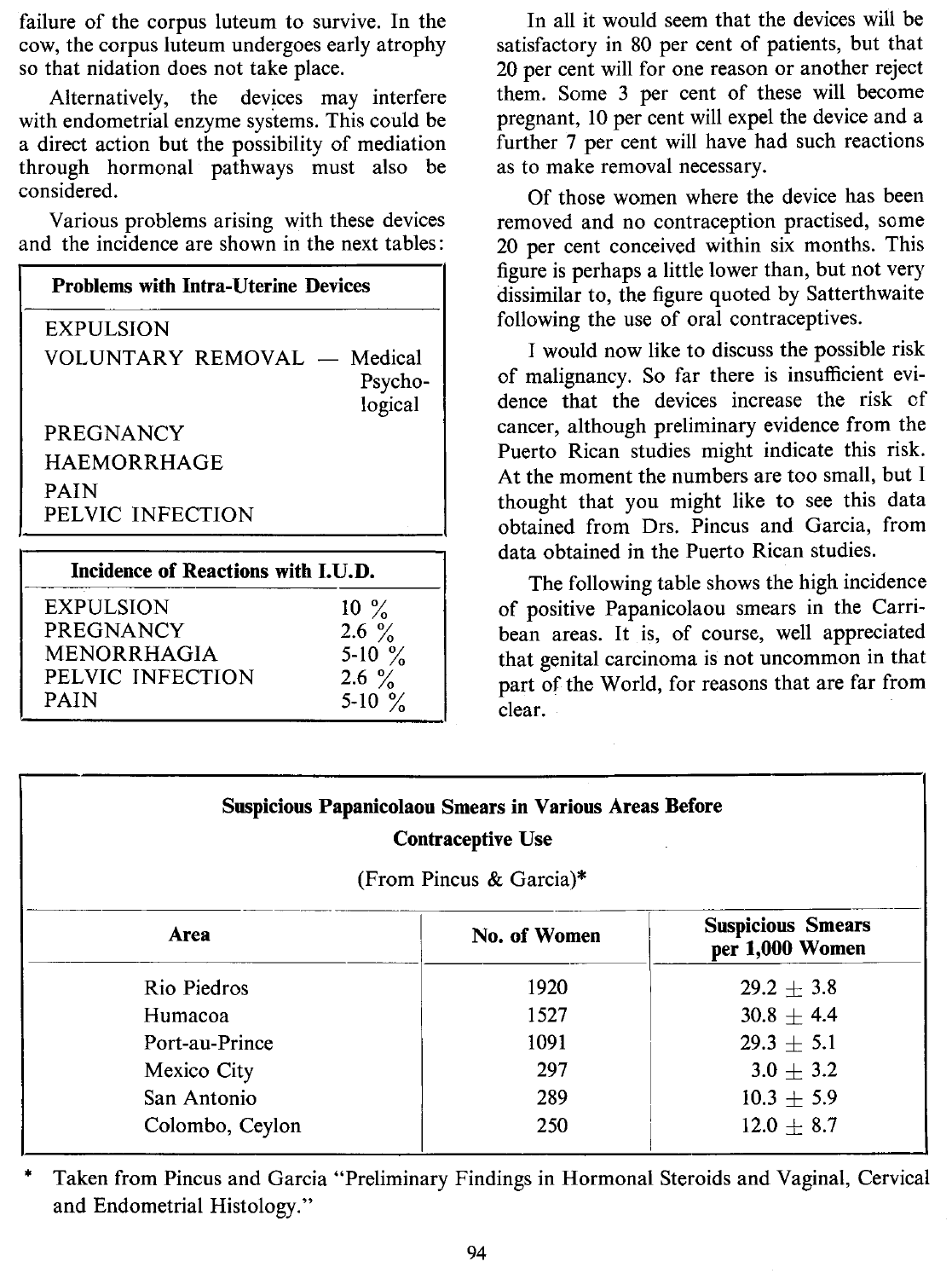| Suspicious Papanicolaou Smears in Women Before Using Contraceptive Procedure<br>Compared with Women Using Oral Progestins in the Carribean Area<br>(From Pincus & Garcia) |              |                                             |  |
|---------------------------------------------------------------------------------------------------------------------------------------------------------------------------|--------------|---------------------------------------------|--|
|                                                                                                                                                                           | No. of Women | <b>Suspicious Smears</b><br>per 1,000 Women |  |
| Premedication                                                                                                                                                             | 4,538        | $29.8 + 2.5$                                |  |
| Norethynodrel with<br>Mestranol                                                                                                                                           | 1,346        | $26.7 + 4.4$                                |  |
| <b>Ethynodiol Diacetate</b><br>with Mestranol                                                                                                                             | 230          | $21.7 + 9.7$                                |  |
| Norethisterone with<br>Mestranol                                                                                                                                          | 113          | $26.6 \pm 15.3$                             |  |

| The Development of Suspicious Papanicolaou Smears in Women with Negative<br><b>Smears Before Contraceptive Use.</b><br>(From Pincus & Garcia) |                                                             |                                    |  |  |  |
|-----------------------------------------------------------------------------------------------------------------------------------------------|-------------------------------------------------------------|------------------------------------|--|--|--|
| <b>Method</b>                                                                                                                                 | <b>Suspicious Smears</b><br>No. of Women<br>per 1,000 Women |                                    |  |  |  |
| Vaginal                                                                                                                                       | 208                                                         | $72.1 \pm 18.0$                    |  |  |  |
| Oral Progestin                                                                                                                                | 873                                                         | $21.3 \pm 10.5$<br>$28.6 \pm 16.4$ |  |  |  |
| Intrauterine Devices                                                                                                                          | 500                                                         | $54.0 + 10.0$                      |  |  |  |

It is noted from the following table that there is no increase in positive or suspicious smears in women using oral contraceptives over the level in the pre-treated group.

The incidence of suspicious smears, although increasing with all methods of contraception adopted, shows a higher incidence in those women choosing vaginal or intrautherine methods. It could be that there will be little

difference in the final figures and that the use of oral progestins only slows down the rate of appearance of positive smears. Only time will tell.

Prospective endometrial studies have shown that endometrial dysplasia, mostly cystic and adenomatus hyperplasia and anaplasia, decrease significantly in women who subsequently use oral contraceptive methods of family limitation.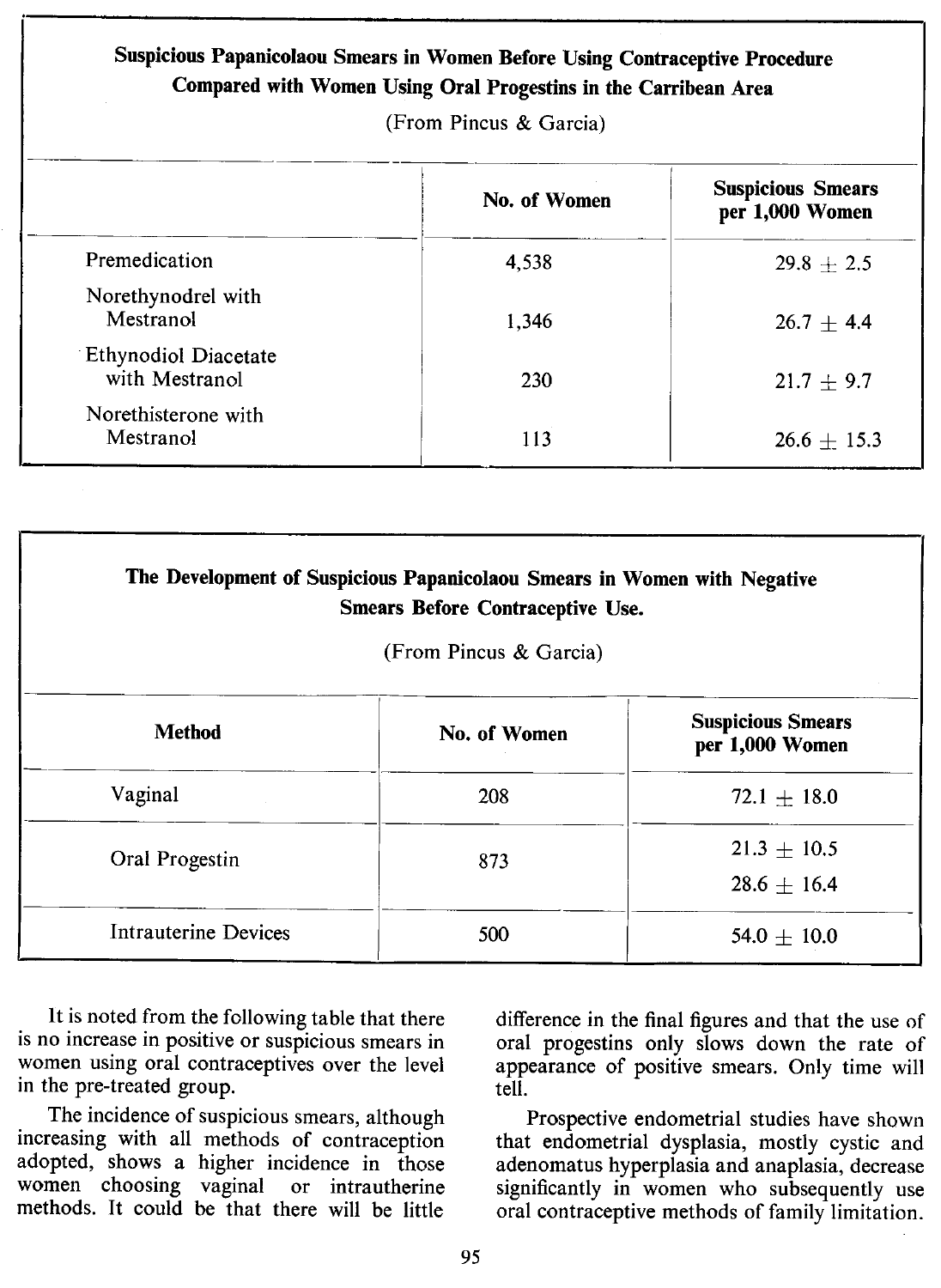|                 | The Incidence of Endometrial Dysplasia in Women Before and Following the<br><b>Use of Contraceptive Procedures</b> |                   |                                                  |  |  |
|-----------------|--------------------------------------------------------------------------------------------------------------------|-------------------|--------------------------------------------------|--|--|
|                 | (From Pincus & Garcia)                                                                                             |                   |                                                  |  |  |
| Area            | <b>Contraceptive Method</b>                                                                                        | No. of Women      | $\%$ with<br><b>Dysplasia</b>                    |  |  |
| <b>SAN JUAN</b> | Premedication<br>Oral Progestin                                                                                    | 231<br>579        | $5.1 \pm 1.5$<br>$1.5 \pm 0.51$                  |  |  |
| <b>HAITI</b>    | Premedication<br>Oral Progestin<br>Vaginal                                                                         | 872<br>336<br>131 | $9.1 + 0.97$<br>$3.8 \pm 1.04$<br>$6.4 \pm 2.14$ |  |  |

In considering the possible risk of intrauterine devices three points must be established:

- 1. Does the device produce chronic irritation and will such irritation lead to a premalignant condition.
- 2. How do the devices work. It is not inconceivable that they work through some biochemical or hormonal pathway or at least stimulate an altered enzyme or hormonal pattern. If this is so we may not be in a position to state that the devices do not lead to a malignant or premalignant state for many years. (Experience with oral contraceptives at the moment would suggest that these compounds do net increase the incidence of malignancy and moreover there is mounting evidence that progestins may have anti-tumour activity).
- 3. Do we have the time available to consider long-term and possibly hypothetical risks. Can we afford to continue the small-scale human experiments for 20 years before beginning the mass use not only of coils but also oral contraceptives.

I would now like to turn to oral contraceptives, where experience now extends to more than ten years. Following the early experimental studies reported by Pincus and Chang, it became clear that the addition of oestrogen produced more regular menses. After discarding progesterone, the early studies were conducted with

19-Nor steroids combined with oestrogen. Since this time, other progestins have been used and have been found to be equally effective with respect to ovulation inhibition. These progestins fit into four groups:

- 1. Testosterone Derivatives
	- (a) ethisterone
	- (b) dimethisterone
- 2. 19-Nor Steroids
	- (a) norethisterone
	- (b) norethynodrel
	- (c) norethisterone acetate
	- (d) ethynodiol diacetate
- 3. Deoxy Steroids
	- (a) lynestrenol
	- (b) allylestrenol

### 4. 17-a-Hydroxy Steroids

- (a) medroxy progesterone acetate
- (b) 17-a -hydroxy progesterone caproate
- (c) megestrol acetate
- (d) melengestrol acetate
- (e) chlormadinone

The functions of the different fractions of the combined tablets are:

- 1. Inhibition of ovulation
- 2. Control of the endometrium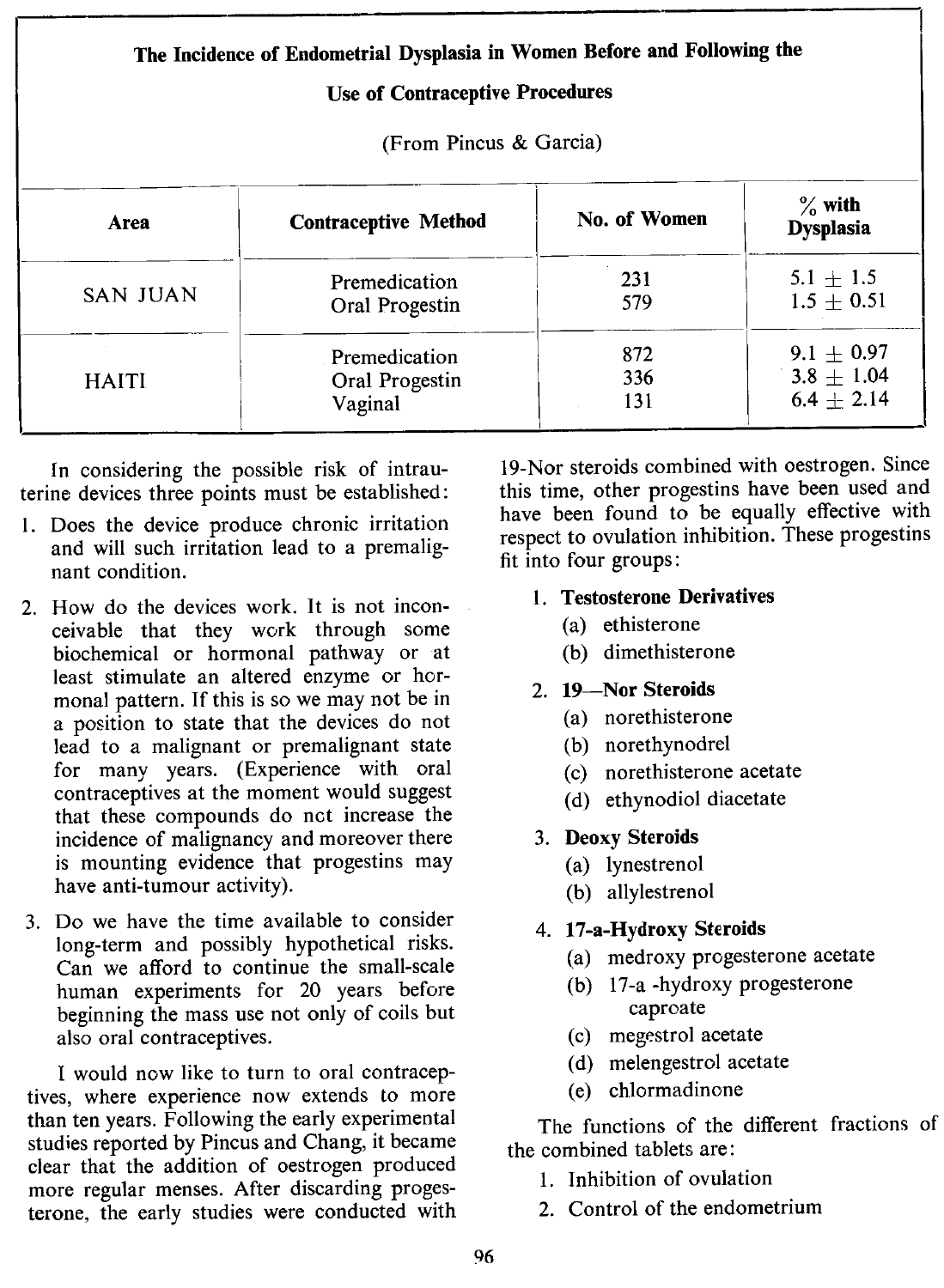With the gradual reduction in progestin dosage, it is now recognised that follicular suppression is due to the oestrogen component, whereas the progestin is responsible for the maintenance of the endometrium, withdrawal of which leads to endometrial shedding.

> **Individual Roles of oestrogen and progestogen**

**Oestrogen**

Suppression of Follicle

**Progestogen**

Control of Endometrium

Although much is known about the modes of action of the progestin/oestrogen combinations, there are many aspects which still need further elucidation. However, certain parameters have been measured which cast some light on the subject. The low urinary excretion of

- (a) oestrone, oestriol and oestradiol
- (b) pregnanediol

suggests inhibition of follicular growth. This is confirmed by the appearance of small pale ovaries at laparotomy. No corpora lutea have been seen on section in the human female. Although high doses of norethisterone and norethynodrel have inhibited total urinary gonadotrophins, according to Pincus, this has not been observed by Lorraine et al. following the use of oral contraceptives. This may, of course be due to the crudity of the method.

#### **Mode of Action of Oral Contraceptives**

Inhibition of follicular maturation & corpus luteum formation suggested by

- 1. low urinary excretion
	- (a) oestrone, oestriol, oestradiol
	- (b) pregnanediol
	- (c) prevention of L.H. peak (Stevens)
- 2. absence of corpora lutea on examination of ovaries.

From the data presently available, it would appear that the action of these compounds is not just a direct inhibiting effect on the ovary, but a more central action acting through the hypothalamic pituitary pathway (Pincus). The thermogenic response to the medication may also be regarded as further evidence of the site of action (Fenn).

Other mechanisms may also play an important role in the anti-fertility effects of these compounds.

The atypical endometrium produced by the compounds may interfere with the nidation of the fertilised ovum, and the progestin, by preventing the normal thinning of cervical mucous, may prevent the passage of spermatozoa through the cervical canal. Although these ancillary effects may be of some importance in a few instances, the weight of evidence from carefully conducted studies shows that oral contraceptives inhibit ovulation in virtually 100 per cent of women who take them faithfully.



Three regimes may be followed with oral contraception:

- 1. *Combined* progestin/oestrogen medication taken for 20 or 21 days each menstrual cycle.
- *2. Sequential* regime. With this method oestrogen alone is taken for 10-16 days, followed by a progestin/oestrogen combination for 11-5 days.
- *3. Serial* regime. This is similar to the above, but seven placebo tablets are given following the active medication. This is designed to make up a 28 day cycle.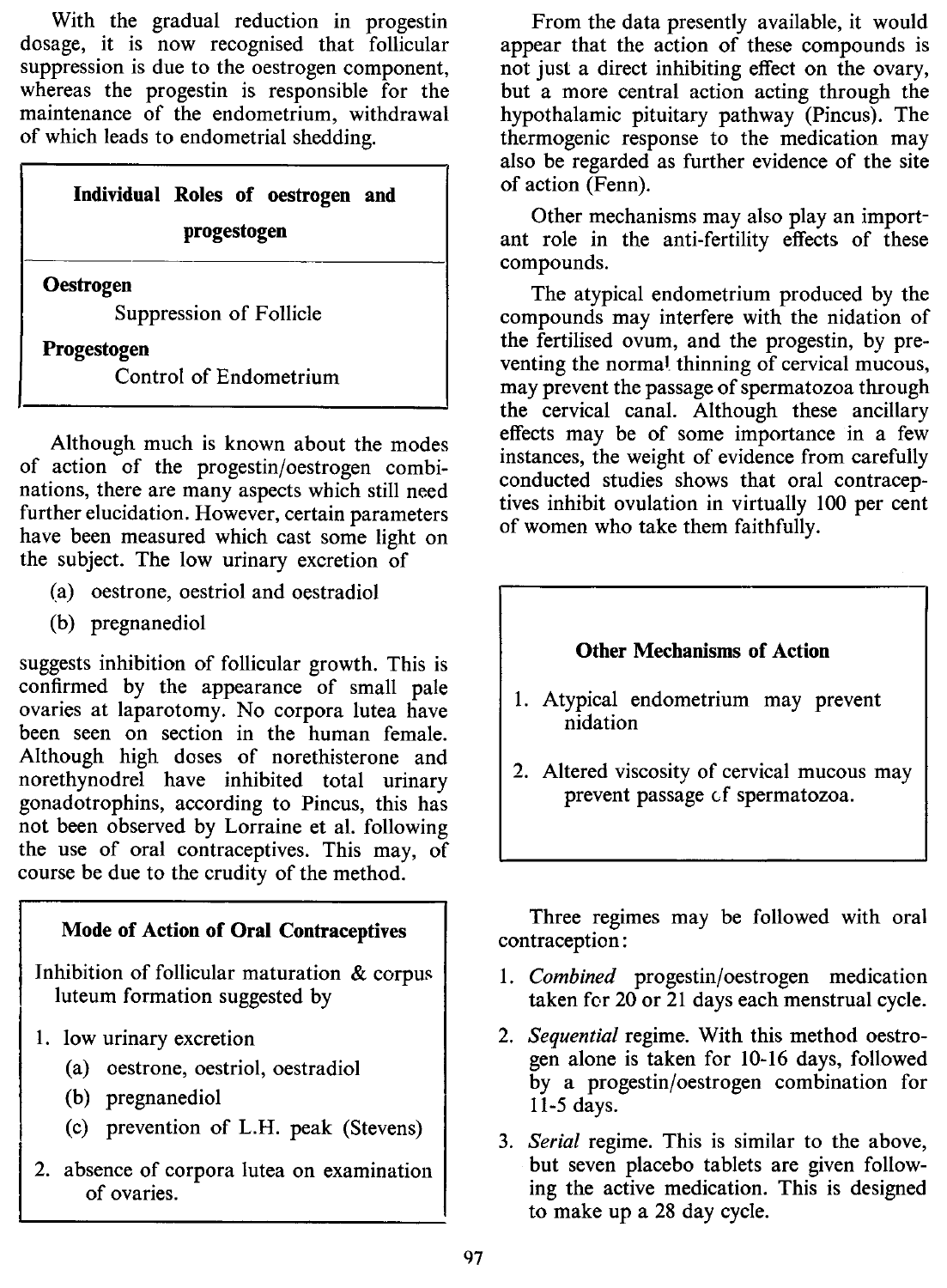These regimes may be shown diagramatically as below:

#### **Schematic Presentation of** *D.C.* **Administration**





In the early studies relatively large doses of synthetic progestins were used to inhibit ovulation. Cycle control was not very satisfactory, but was improved when small amounts of oestrogen were added. It became apparent that many of the reactions experienced by women using these oral contraceptives were due to the progestin component of the tablet. With a reduction in the dosage of the progestin, the incidence of these reactions was lowered. It soon became apparent that the role of the oestrogen fraction was more important in the low dose progestin regimes, as shown by Eckstein et al. in the Birmingham experiment using norethynodrel where 14 women out of 48 conceived while taking the medication. In recent years it  $\sum_{n=1}^{\infty}$  has become more apparent that the newer It w dosage oral contraceptives rely practically entirely on the oestrogen content for ovulation inhibition. For this reason the percentage of oestrogen in the tablet has had to be increased. Apart from a reduction in many of the side reactions, the smaller progestin content with a relative increase in the dosage of oestrogen has provided better cycle control.

The aesthetic advantages of oral contra-<br>
ceptives, accompanied by a degree of effective-<br>
ness which closely approximates to 100 per cent, ness which closely approximates to 100 per cent,<br>lave been readily appreciated by women in<br>many parts of the World. The degree of acceptmany parts of the World. The degree of accept-  $\ddot{\mathbf{z}}$  ability of this method over older conventional a methods is illustrated in the following diagram<br>with respect to clinic attendance and contracep-<br>tive regime requested. (see figure 8)<br>It could be argued that the degree of acceptwith respect to clinic attendance and contraceptive regime requested. (see figure 8)

It could be argued that the degree of acceptability is a measure of the frequency and severity of side reactions. The increasing demand<br>  $\hat{g}$  for oral contraceptives over convention of the interest of the interest of the interest of the interest interest in medication are rarely troublesome, or that the exerterior advantages and simplicity of the aesthetic advantages and simplicity of the method outweigh the disadvantages.<br>E Clearly, a percentage of women of

Clearly, a percentage of women do complain <sup>3</sup> of untoward reactions, particularly during the early cycles of medication. On the other hand, many women who have previously experienced early cycles of medication. On the other hand, many women who have previously experienced various menstrual disorders have noted an improvement in the medicated cycles.

Although many investigators have commented on this 'bonus' effect of oral contraceptives, detailed evaluation of side reactions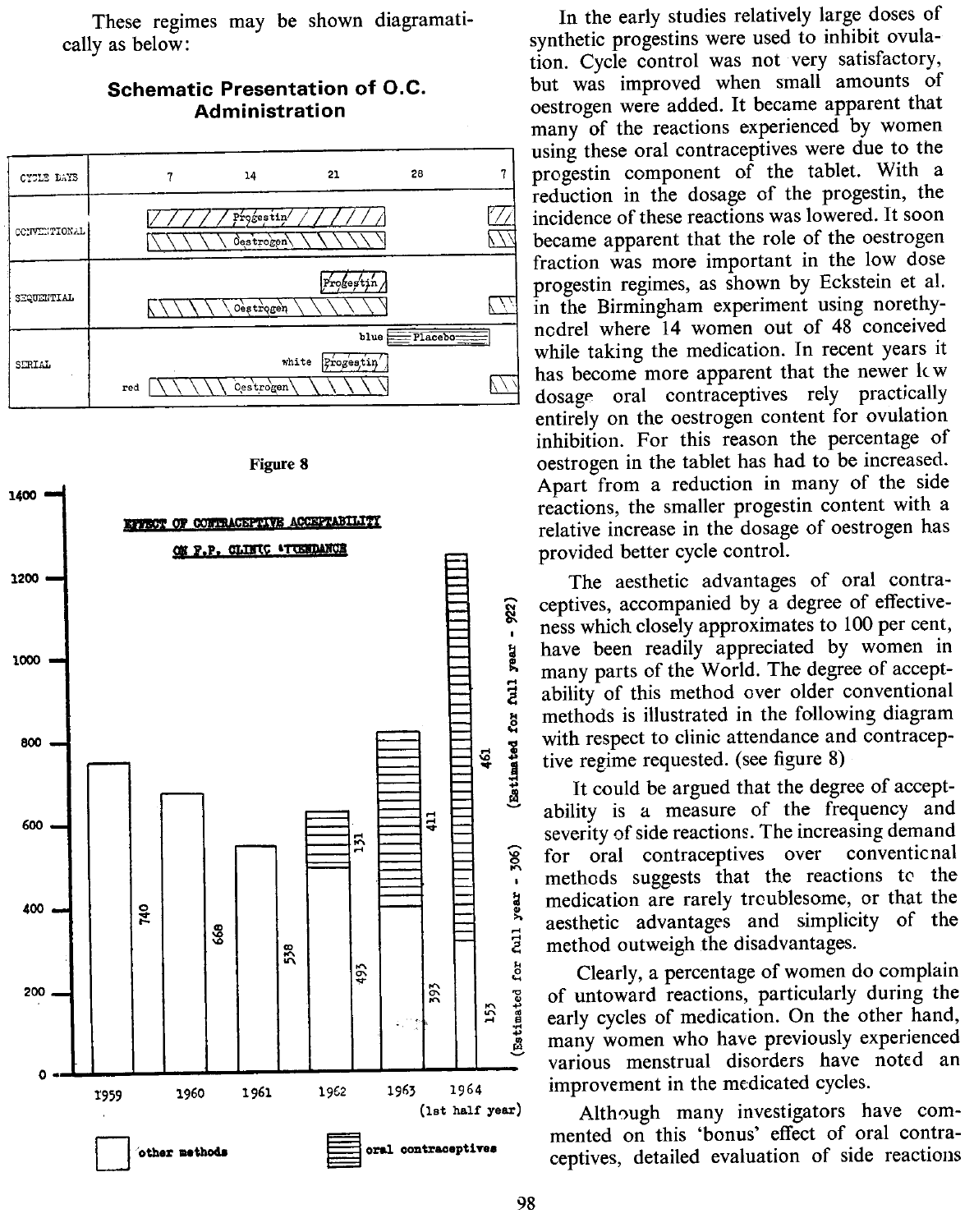#### SIDE EFFECTS OF ORAL CONTRACEPTION

| <b>BAD</b>               | GOOD                                                                                |  |
|--------------------------|-------------------------------------------------------------------------------------|--|
| Nausea & Vomiting        | Freedom from Anxiety                                                                |  |
| <b>Breast Tenderness</b> | Regularity of Cycles                                                                |  |
| Shortened Cycles         | Withdrawal Bleeding usually less particularly in<br>women with heavy menstrual loss |  |
| Amenorrhoea              | Dysmenorrhoea less or absent                                                        |  |
| Headache                 | Premenstrual Symptoms often Improved                                                |  |
| Depression               | Improvements in Skin and Hair have been noted                                       |  |

has mainly concerned the unwanted and unpleasant effects. Of the products approved by the Family Planning Association in the United Kingdom Mears has reported on the percentage of reactions associated with these compounds. This data is shown below:

The following two tables show the latest list of approved and available oral contraceptive tablets. The figures quoted for the amount of side effects apply to one year to make for easier comparison, though after this time there are minor differences in weight change, amount of menstrual loss, and incidence of amenorrhoea.

The commonest side reaction is nausea which fortunately rarely persists for more than a few days at the beginning of the first one or two cycles. The incidence seems to be similar for all products as demonstrated by Wiseman:

A more worrying manifestation is that of amenorrhoea. Although this may not be harmful it can lead to needless anxiety on the part of the patient who may fear that she has conceived. If the new course of tablets is not started correctly, ovulation escape may occur, and the medication induced amencrrhoea may indeed be followed by pregnancy amenorrhoea. Apart from this hazard, the majority of women still believe that in the absence of pregnancy, the menses is a very necessary phenomena. In certain parts of the World, menstrual blood is regarded as bad blood, to be expelled and certainly not retained.

Although amenorrhoea is an unusual reaction in women using oral contraceptives, it none-the-less occurs in a small percentage of cycles. The incidence appears to be related to the dosage of the progestin and the duration of use. The incidence of amenorrhoea reported by Wiseman is shown below:

This incidence varies from the figures quoted by Mears and demonstrates the observed variations, a factor frequently forgotten. Clearly, many factors may account for differences in the incidence of reactions quoted by different observers. One such difference has been beautifully demonstrated by Wiseman, comparing percentage reaction rates in trial patients, when the tablets were provided free, against a similar group of women who paid for the medication:

Little information is generally available on menstrual symptomatology and cycle data in normal non-medicated women, and without proper and complete baseline information, it may be difficult to formulate correctly the effects of medication. A review of the available data on cycle length shows that more than 13 per cent of cycles are of 24 or less days of duration, whereas over 20 per cent are more than 31 days.

Against this background it would appear that medicated cycle length approximates more closely to the mean. Attention to this point has already been drawn by Garcia.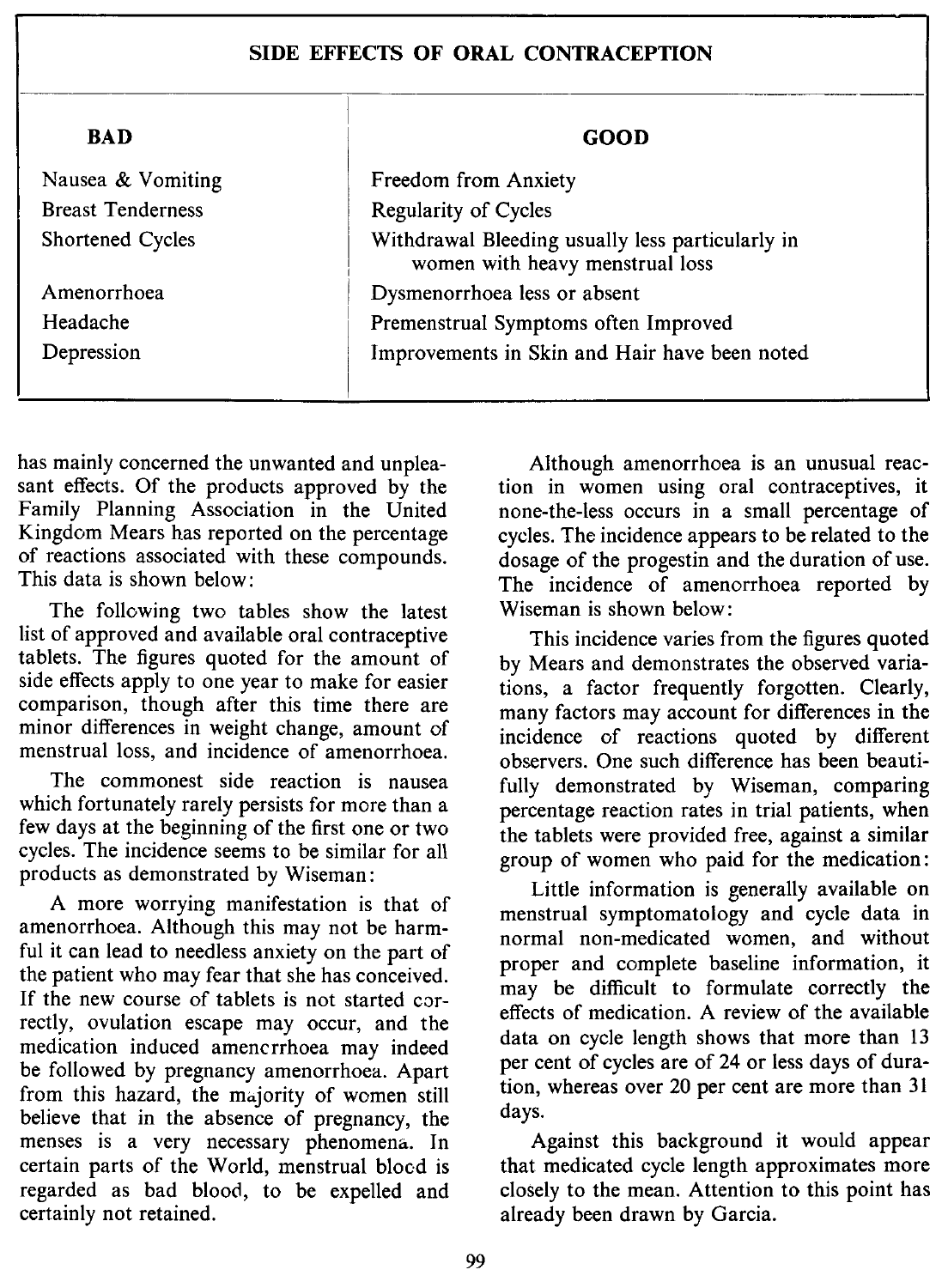| <b>Side Effects at One Year</b> |  |  |  |
|---------------------------------|--|--|--|
|---------------------------------|--|--|--|

| <b>PRODUCT</b>                 | ℅<br><b>Nausea</b><br>1st Cycle | $\frac{6}{10}$<br><b>Breast</b><br><b>Discomfort</b> | $\%$<br><b>Weight Change</b><br>3 lbs & Over<br>┿ |     | ℅<br><b>Headaches</b> |
|--------------------------------|---------------------------------|------------------------------------------------------|---------------------------------------------------|-----|-----------------------|
| <b>ANOVLAR</b>                 | 22                              | 16                                                   | 20                                                | 6   | 11                    |
| <b>CONOVID</b>                 | 36                              | 16                                                   | 40                                                | 12  | 10                    |
| <b>CONOVID E</b>               | 48                              | 9                                                    | 28                                                | 17  | 3                     |
| <b>LYNDIOL</b>                 | 40                              | 6                                                    | 25                                                | 16  | 9                     |
| <b>NORLESTRIN</b>              | 32                              | 4                                                    | 60                                                | 30  | 6                     |
| <b>ORTHONOVIN</b>              | 29                              | 6                                                    | 68                                                | 33  | 4                     |
| <b>OVULEN</b><br>(at 6 months) | 20                              | 14                                                   | 50                                                | nil | nil                   |
| <b>VOLIDAN</b>                 | 25                              | 4                                                    | 26                                                | 33  | 7                     |
|                                |                                 |                                                      |                                                   |     |                       |

 $\mathbf{r}$ 

| <b>PRODUCT</b>                 | ℅<br><b>Cycles of</b> | ℅<br>Cycles of |                 | ℅<br><b>Change in Flow</b> | ℅<br><b>Cycles of</b><br>Amenorrhoea |  |
|--------------------------------|-----------------------|----------------|-----------------|----------------------------|--------------------------------------|--|
|                                | Spotting              | <b>B.T.B.</b>  | $\pm$           |                            |                                      |  |
|                                |                       |                |                 |                            |                                      |  |
| <b>ANOVLAR</b>                 | 5                     | 3.8            | 8               | 74                         |                                      |  |
| CONOVID                        | 14                    | 17             | 8               | 22                         | 5                                    |  |
| <b>CONOVID E</b>               | 11                    | 34             | 8               | 20                         | 3                                    |  |
| <b>LYNDIOL</b>                 | 1.7                   | 1.6            | nil             | 46                         | 5                                    |  |
| <b>NORLESTRIN</b>              | 7                     | 7              | 6               | 70                         | 3                                    |  |
| ORTHONOVIN                     | 4                     | 5              | nil             | 58                         | 0.5                                  |  |
| <b>OVULEN</b><br>(at 6 months) | 3                     | 8              | $\overline{14}$ | 50                         | $\overline{2}$                       |  |
| <b>VOLIDAN</b>                 | 7                     | 11             | 10              | 70                         | 0.5                                  |  |
|                                |                       |                |                 |                            |                                      |  |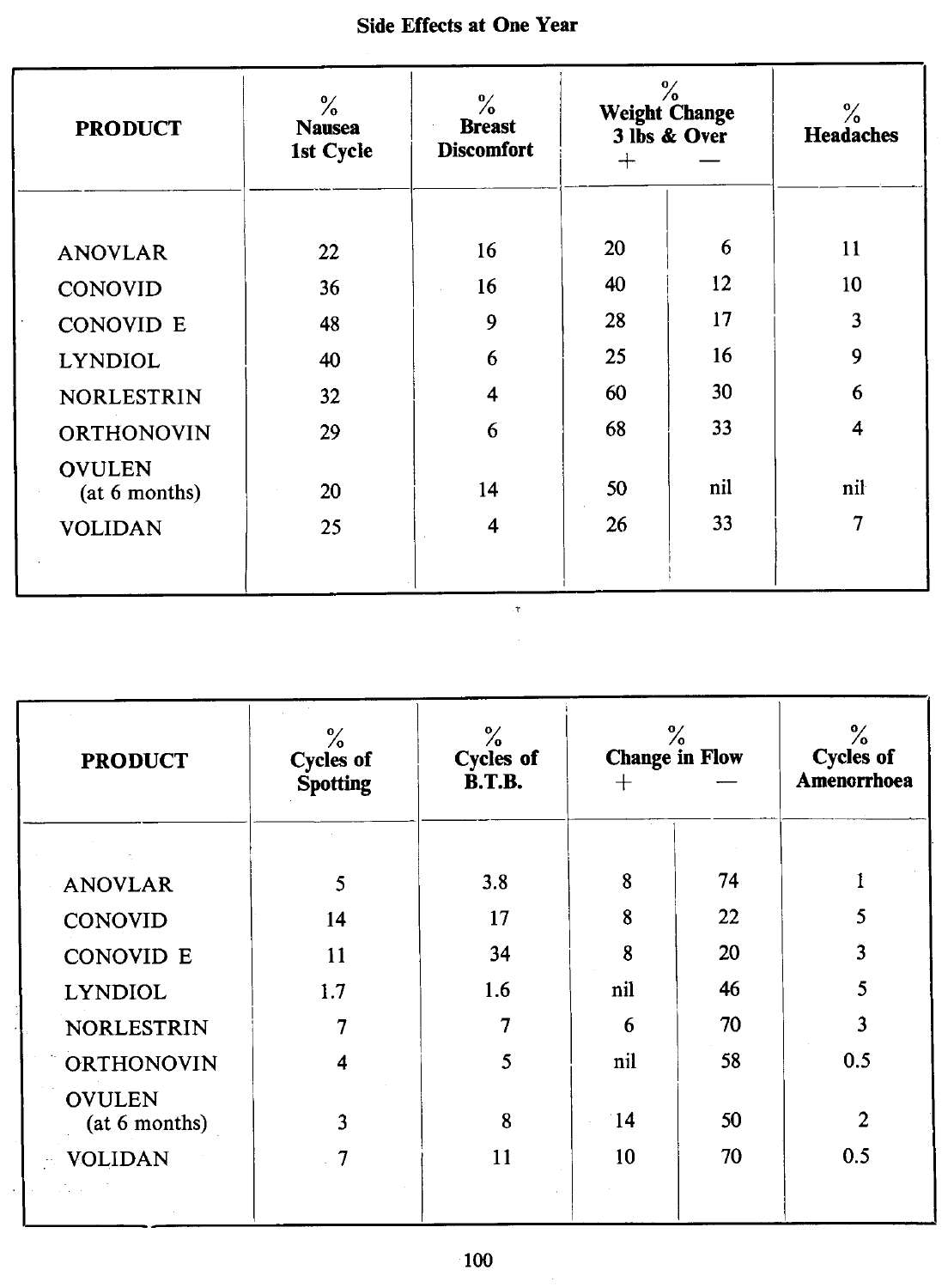## Incidence of Nausea in 1st Cycle of Medication Showing Marked Similarity of All Preparations

(Slough F.P.A. June 1964)

|                                                           |              | <b>Ethynodiol</b><br><b>Diacetate</b> |                       |          |            |                |
|-----------------------------------------------------------|--------------|---------------------------------------|-----------------------|----------|------------|----------------|
| <b>PRODUCT</b>                                            | щ<br>CONOVID | EN<br>$\frac{1}{2}$ mg.               | RULEN<br>2mg.<br>METI | VOLIDAN  | ORTHONOVIN | <b>LYNDIOL</b> |
| Number of 1st<br>Cycles completed<br>Nausea $\frac{9}{6}$ | 686<br>31    | 102<br>30                             | 100<br>32             | 49<br>31 | 43<br>33   | 25<br>32       |

From: Wiseman, A., Four years experience with Ovulation Inhibitors in Clinical Trial and Routine Use, International Symposium, Sydney, October, 1964

## Incidence of Amenorrhoeic Cycles with Various Preparations

(Slough F.P.A. June 1964)

|                                                |              | <b>Ethynodiol</b><br><b>Diacetate</b> |                               |         |            |                |
|------------------------------------------------|--------------|---------------------------------------|-------------------------------|---------|------------|----------------|
| <b>PRODUBT</b>                                 | щ<br>CONOVID | $\Xi$<br>$\frac{1}{2}$ mg.            | <b>ULEN</b><br>2 mg.<br>METRI | VOLIDAN | ORTHONOTIN | <b>LYNDIOL</b> |
| Total cycles<br>completed to<br>maximum of six | 3213         | 173                                   | 584                           | 195     | 44         | 109            |
| $\%$ amenorrhoeic<br>cycles                    |              |                                       |                               |         |            | 10             |

From: Wiseman, A., Four Years Experience with Ovulation Inhibitors in Clinical Trial and Routine Use, International Symposium, Sydney, October, 1964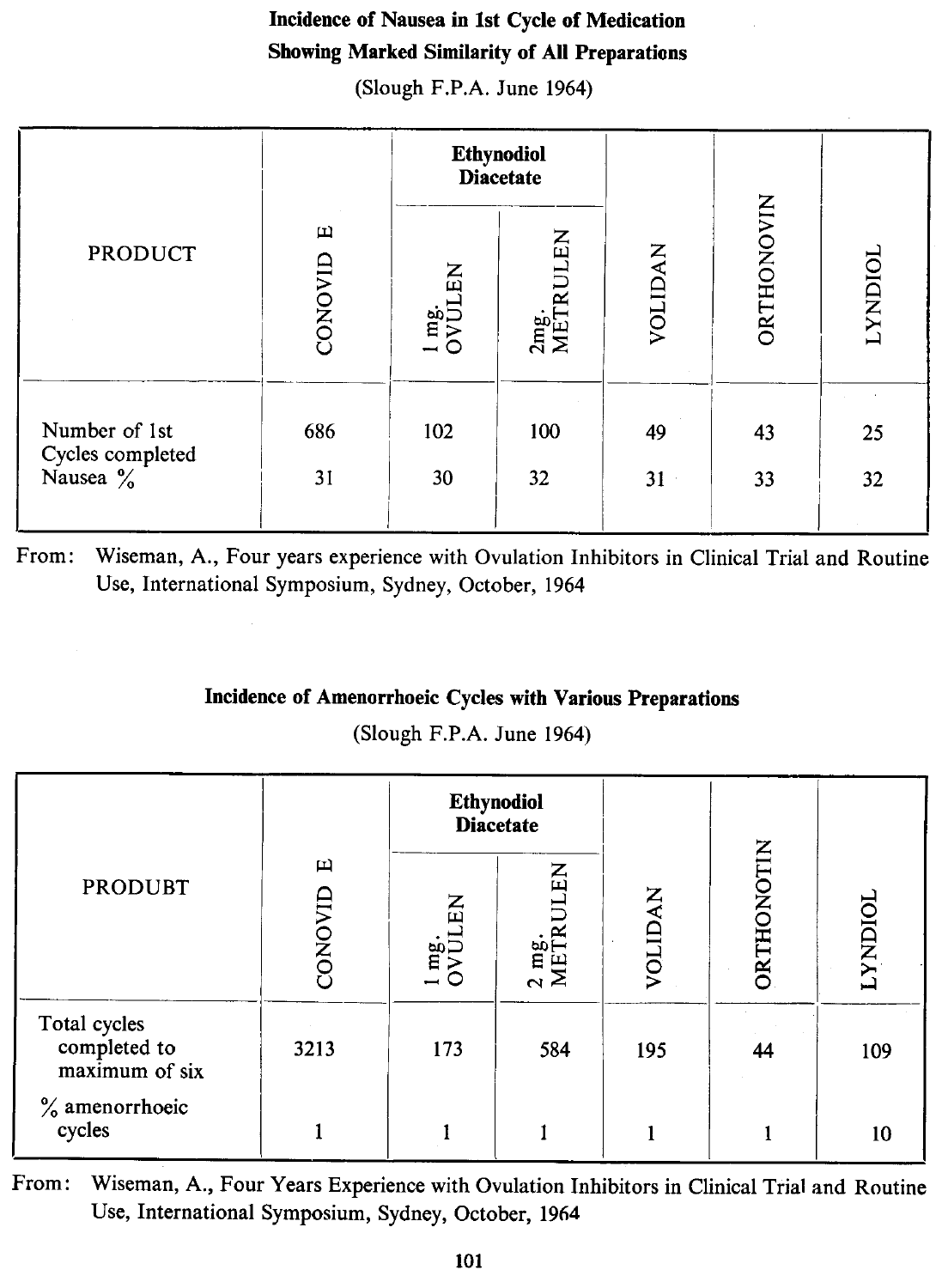## The Incidence of Side Effects in Women Using Oral Contraceptives-Fee Paying (Clinic) Compared with Non-Fee Paying Patients (Trial)

|                    |                 | Percentage Incidence Rate |              |                |                        |  |
|--------------------|-----------------|---------------------------|--------------|----------------|------------------------|--|
| <b>Side Effect</b> | Patient         | <b>Cycle</b><br>one       | Cycle<br>two | Cycle<br>three | <b>Cycles</b><br>$4-6$ |  |
| B.T.B.             | trial<br>clinic | 40<br>20                  | 36<br>23     | 35<br>13       | 26<br>13               |  |
| Spotting           | trial<br>clinic | 21<br>12                  | 18<br>5      | 14<br>4.6      | 9<br>1.6               |  |
| Nausea             | trial<br>clinic | 38<br>20                  | 10<br>3      | nil<br>nil     | nil                    |  |

rom: Wiseman, A., Four Years Experience with Ovulation Inhibitors in Clinical Trial and Routin Use, International Symposium, Sydney, October 1964

|                               | Percentage Cycle Length |               |                    |  |  |
|-------------------------------|-------------------------|---------------|--------------------|--|--|
| Source of Data                | 24 days<br>or less      | 25-30<br>days | 31 days<br>or more |  |  |
| 1. Issmer, 1889               | 9.2                     | 78.3          | 12.5               |  |  |
| 2. Latz and Reiner, 1937      | 11.8                    | 57.3          | 12.9               |  |  |
| 3. King, 1933                 | 14.3                    | 64            | 21.7               |  |  |
| 4. Engle and Shelesnyak, 1934 | 24.0                    | 35.9          | 40.1               |  |  |
| 5. Haman, 1942                | 9.6                     | 71.4          | 19.0               |  |  |
| Total                         | 13.8                    | 65            | 21.2               |  |  |

With the introduction of lower dosage progestin/oestrogen combinations, cycle control has tended to improve. Other reactions have also been less severe including breast tenderness, headaches, depression and loss of libido.

A further reduction in progestin dosage has become possible with the introduction of the sequential and serial regimes. That oestrogen can be relied on for the inhibition of ovulation has been shown by Greenblatt, Goldzieher, Walker and McBride. In this respect it would appear that the ovulation inhibiting dose closely approximates to 0.1 mg. of ethinyloestradiol or mestranol and doses below this might allow ovulation escape. The relegation of the progestin to the end of the cycle in order to regulate withdrawal bleeding may be said to produce a more physiological state. Apart from the changes in endometrial histology discussed below, sequential and serial regimes have clearly demonstrated that the majority of side reactions are related to prescribing the progestin from early in the cycle. Some 4,000 women have now been studied where B.D.H. compounds have been used: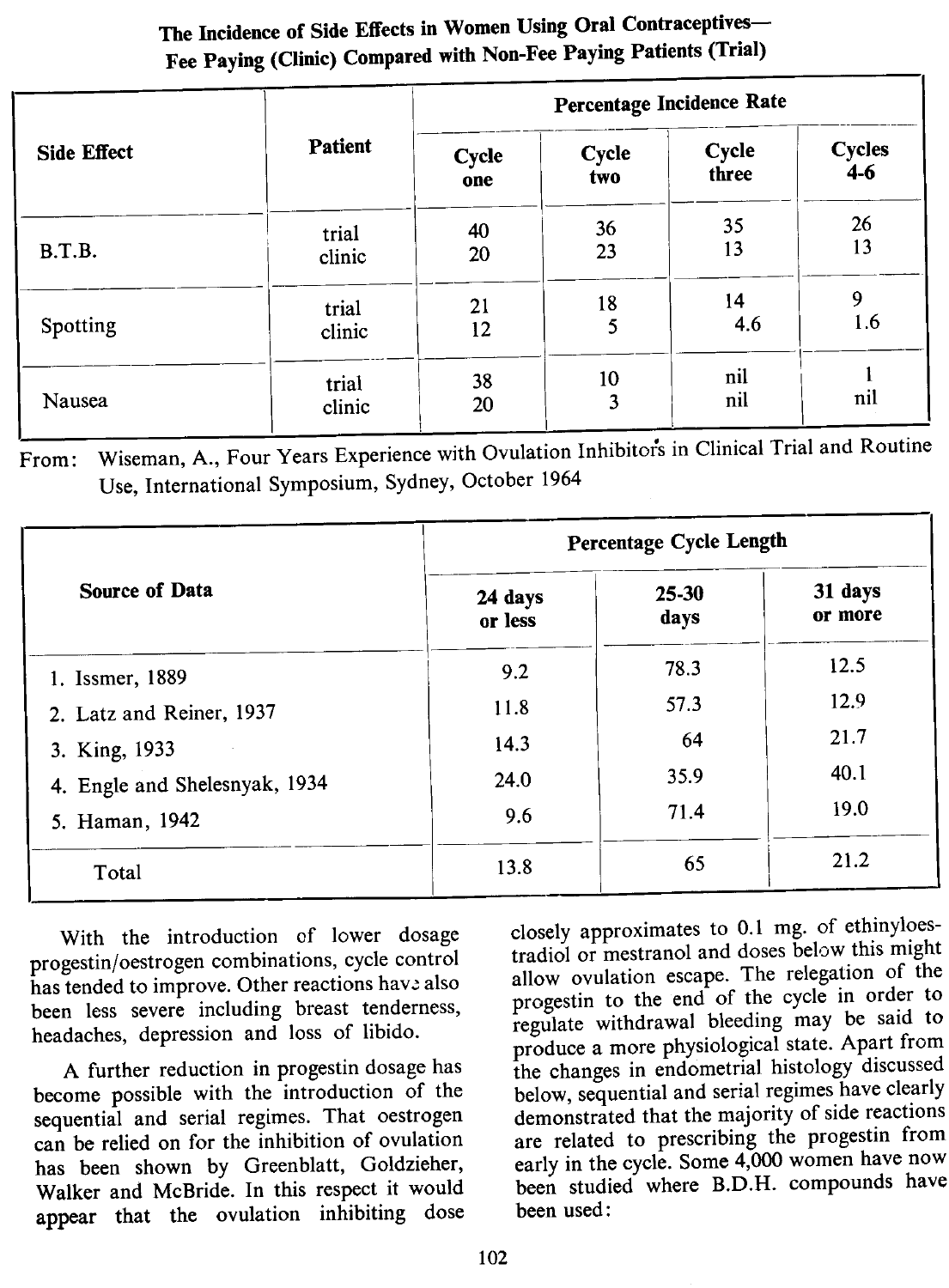

| <b>Sequential (Serial) Studies</b> |      |
|------------------------------------|------|
| TOTAL NO. OF WOMEN                 |      |
| STUDIED IN SEQUENTIAL              |      |
| <b>REGIMES</b>                     | 3771 |
| NO. OF WOMEN                       |      |
| WHERE OESTROGEN                    |      |
| DOSAGE 0.1 mg.E.E.                 | 3148 |

The incidence of reactions with the sequential and serial regimes can be seen to be very low indeed, and certainly lower than has been reported with combination products:

It is perhaps interesting to note that the incidence of nausea has been considerably lower than with progestin/oestrogen combinations. This would suggest that the progestin must contribute to the higher incidence with the combined tablets. Libido has always been a difficult parameter to measure but the observation that patients switched to sequential or serial regimes have reported increased marital interest is perhaps more significant. There have been no reports of decreased libido on this regime. Although referred to as breakthrough bleeding, the incidence of this reaction en the low dose RD.H. regimes has indeed been no higher than one per cent. Such bleeding has not been so marked for the patient to stop medication. It has rarely been more than slight staining or spotting.

|  |  |  |  |  | <b>Reactions with Serial (Sequential) Formulation</b> |
|--|--|--|--|--|-------------------------------------------------------|
|--|--|--|--|--|-------------------------------------------------------|

|              | <b>Nausea</b> | <b>B.T.B.</b>      | Amenorrhoea | <b>Breast Tenderness</b> | Libido       |
|--------------|---------------|--------------------|-------------|--------------------------|--------------|
| FIRST CYCLE  | $13\%$        | Less than<br>$1\%$ | nil         | nil                      | No decrease* |
| LATER CYCLES | $1\%$         | Less than<br>$1\%$ | nil         | nil                      |              |

Increase in libido noted in patients transferred from tablets containing progestin/oestrogen combination.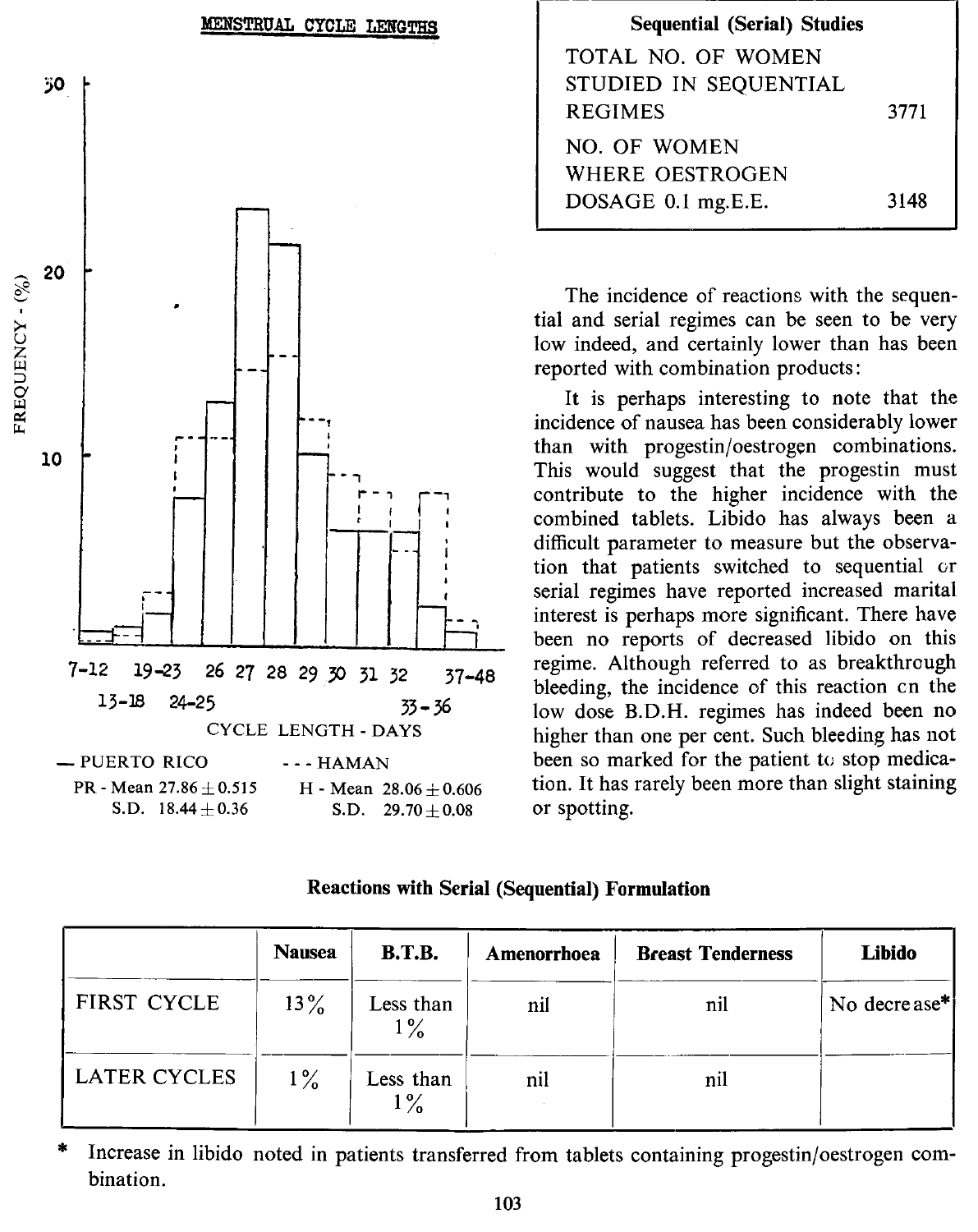|                | <b>Oestrogen</b>              |                  | Progestin          |                     |                             |                          |  |
|----------------|-------------------------------|------------------|--------------------|---------------------|-----------------------------|--------------------------|--|
| <b>Product</b> | <b>Ethinyl-</b><br>oestradiol | <b>Mestranol</b> | Chlorma-<br>dinone | Dimethis-<br>terone | <b>Megestrol</b><br>Acetate | Norethyn<br><b>Odrel</b> |  |
| <b>FEMINOR</b> |                               | 0.1              |                    |                     |                             | 5                        |  |
| <b>OVIN</b>    | 0.1                           |                  |                    | 25                  |                             |                          |  |
| <b>OVISEC</b>  | 0.1                           |                  |                    |                     | 5                           |                          |  |
| <b>SEQUENS</b> |                               | 0.08             | $\overline{2}$     |                     |                             |                          |  |

### Oestrogen and Progestin Content of Oral Contraceptives (Sequential or Serial)

|                                                                                   |               | <b>Data on Sequential Studies</b> |                                  |  |
|-----------------------------------------------------------------------------------|---------------|-----------------------------------|----------------------------------|--|
| (0.1 mg of EE for 16 days; 0.1 mg of EE $+$ 5 mg of megestrol acetate for 5 days) |               |                                   |                                  |  |
| No. of women                                                                      | No. of cycles | No. of women<br>withdrawn         | $\%$ of total<br>women withdrawn |  |
| 664                                                                               | 2056          | 16                                | 2.4                              |  |

April 1964

Various sequential regimes are available on the market, notably in Australia and New Zealand. These are shown with their constituents below:

Ovisec is a serial method where the active medication is followed by seven placebo tablets so making up a 28 day cycle. With this formulation sixteen tablets each containing 0.1 mg. ethinyloestradiol are taken, one each day, followed by five tablets containing the same dose of oestrogen with 5 mg. of megestrol acetate. Cycle data and the incidence of reactions is shown below:

In earlier studies with sequential regimes there were a number of pregnancies. From these studies it became apparent that the oestrogen dosage was important and critical. Ovulation escape in some instances occurred either late or very early in the next cycle following the addition of the progestin. This has suggested that the progestin acting as an anti-oestrogen may depress the oestrogen activity below that necessary for ovulation inhibition. For this reason it also became apparent that the dose of progestin used should be small and only sufficient to produce predictable withdrawal bleeding. Studies have been proceeding in various parts of the World using 0.1 mg. ethinyloestradiol daily for sixteen days of the cycle, followed by a combination of this dosage of oestrogen with 1 mg. cf megestrol acetate for a further five days. The intervening days are filled in with seven placebo tablets. This tablet has given rise to no pregnancies and an incidence of reactions very much lower than previously reported with the combination tablets.

Although experience with the serial method is much less than that obtained with combination products, evidence gained from studies in some 4,000 women suggests that this new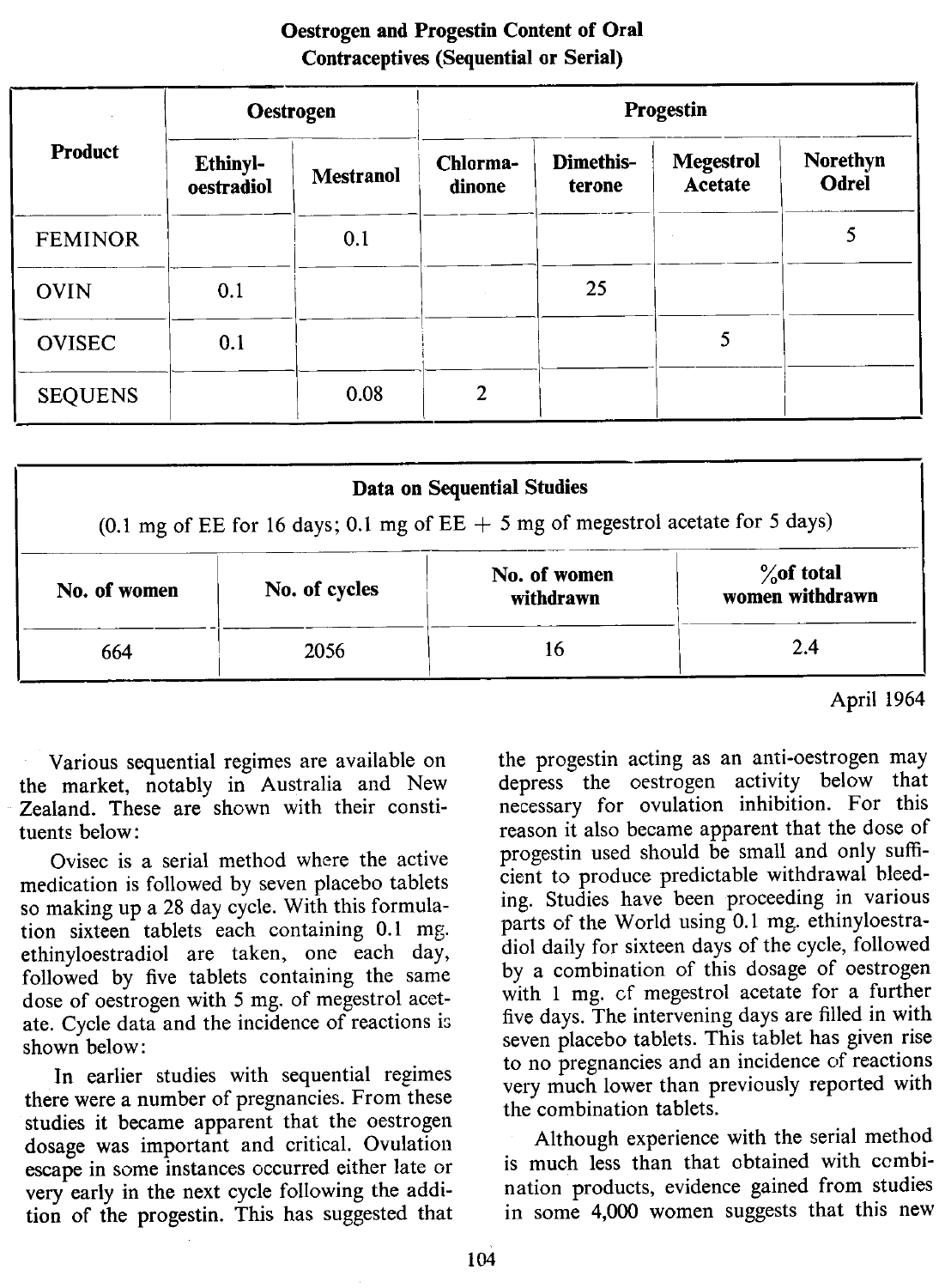|                           | <b>Reasons for Withdrawal</b> |               |                                                            |  |  |  |
|---------------------------|-------------------------------|---------------|------------------------------------------------------------|--|--|--|
| No. of women<br>withdrawn | Nausea and/or<br>vomiting     | <b>B.T.B.</b> | Other<br>sta leis<br>$\sim$ 1.4 $\sigma$                   |  |  |  |
| 16                        |                               |               | ុ <i>រោះ ។</i><br>$\mathcal{L}$                            |  |  |  |
|                           |                               | 大约。           | $(1 \text{ hairloss}, 1 \text{ feeling of})$<br>pregnancy) |  |  |  |

hy sink

April 1964

|                                  |              | Data on Incidence of Reactions in Sequential Studies | Denver 2000                        | (0.1 mg of EE for 16 days; 0.1 mg of EE $+$ 5 mg of megestrol acetate for 5 days) |
|----------------------------------|--------------|------------------------------------------------------|------------------------------------|-----------------------------------------------------------------------------------|
| No. of women: 664<br>Side effect | No. of women | $\%$ total women                                     | $\overline{N}$ No. of cycles: 2056 |                                                                                   |
|                                  |              | No. of cycles                                        |                                    | $\%$ total cycles                                                                 |
| Nausea                           | 21           | 21                                                   | 3.1                                |                                                                                   |
| Nausea and<br>vomiting           | 6            | 6                                                    | 0.9                                | 0.3                                                                               |
| Shortened<br>cycles $(B.T.B.)$   | 8            | 12                                                   | 1.2                                | 右回<br>$-0.5$                                                                      |
| Amenorrhoea                      | 0            | $\Omega$                                             | 0                                  |                                                                                   |

April 1964

method offers distinct advantages over previous methods at a progestin dosage considerably lower than any other compound currently available. The reduction in the progestin dosage to a total amount of 5 mg. for the cycle accompanied by a negligable incidence of side effects confirms the experience of others with combination products where the smaller dose of progestin included in the tablet has lowered the reaction rate.

#### Summary

In comparing oral contraception and intrauterine devices:

#### 1. Effectiveness

The tablets are clearly more effective than the intrauterine devices:

Effectiveness of Various Methods of Contraception Average Pregnancy Rate per 100 Women Years

| Method                      | Percentage  |
|-----------------------------|-------------|
| <b>DOUCHE</b>               | 31          |
| <b>SAFE PERIOD</b>          | 24          |
| <b>JELLY</b>                | 20          |
| COITUS INTERUPTUS           | 18          |
| <b>CONDOM</b>               | 14          |
| <b>DIAPHRAGM</b>            | 12          |
| <b>INTRAUTERINE DEVICES</b> | $2.6 - 5$   |
| <b>ORAL CONTRACEPTIVES</b>  |             |
| (Conventional)              | $0.1 - 1.0$ |

From: Wiseman, A., Four Years Experience with Ovulation Inhibitors in Clinical Trial and Routine Use, International Symposium, Sydney, October 1964